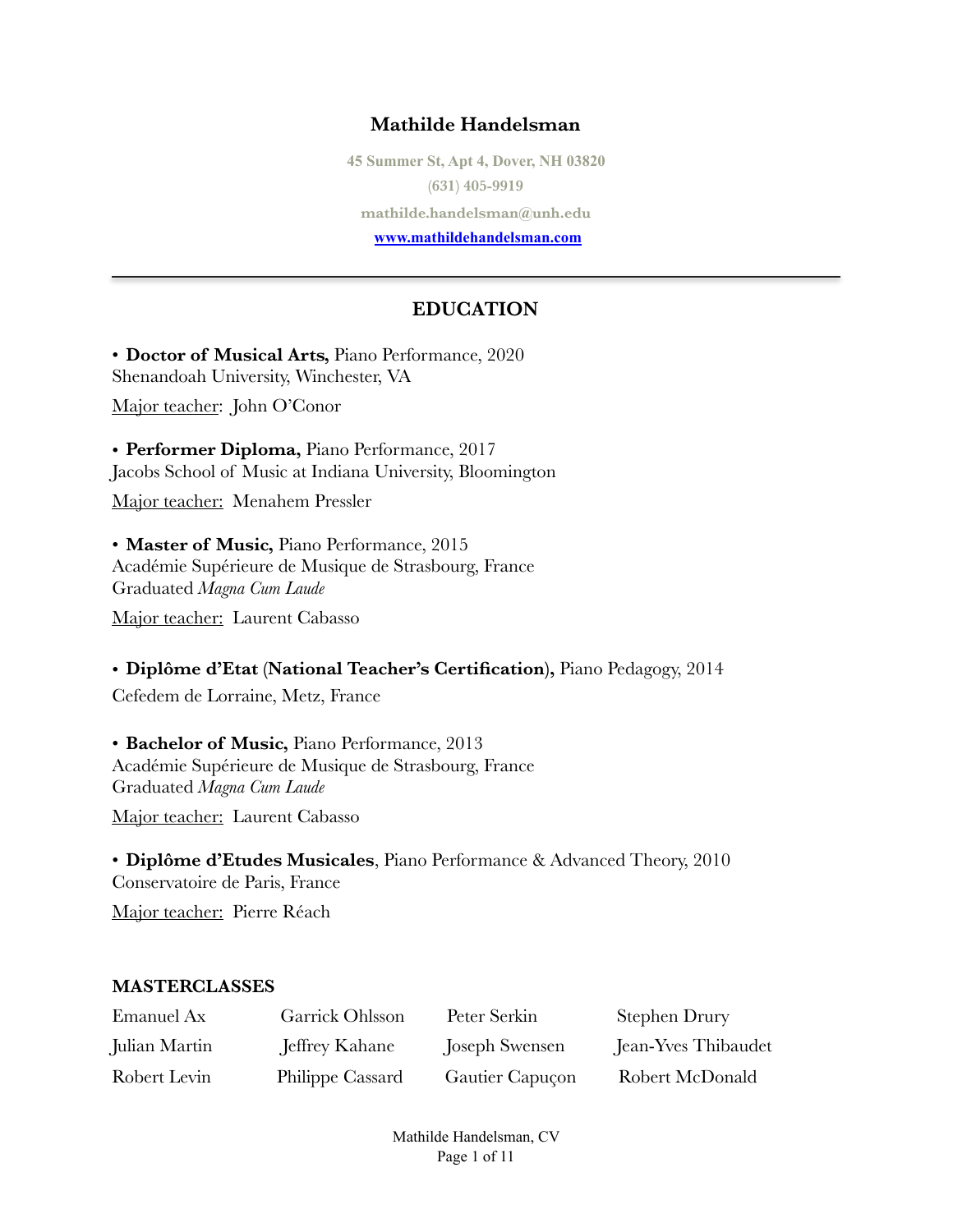#### **SUMMER ACADEMIES**

- Tanglewood Music Center, Piano Fellow, 2019, re-invited in 2020 & 2021
- Sarasota Music Festival, 2018
- Adamant Masterclasses, 2017
- Gijon International Piano Festival, 2014
- Pianofest in the Hamptons, 2013
- Académies de Nancy, 2012
- MusicAlp, 2011

#### **ADDITIONAL STUDIES**

- Yale University, "Music and Social Action," online course, 2019
- Conservatoire de Levallois, Composition, 2011-2013
- Sorbonne University, Paris, Theater Studies, 2008-2009
- Conservatoire Hector Berlioz, Paris, Harmony & Styles, 2003-2008
- Maîtrise de Paris, Voice, 1999-2001

#### **TEACHING EXPERIENCE**

#### **University of New Hampshire August 2020-Current**

#### Resident Artist (Piano)

- Main keyboard faculty.
- Teaches all of the piano students in applied lessons and leads weekly studio classes.
- Teaches a collaborative piano course.
- Provides weekly coachings with voice students.
- Performs with faculty members in recitals, and accompanies vocal and instrumental students as needed.

#### **Paris Institute for Critical Thinking** Spring 2020

#### Visiting Lecturer

- Developed a music history course focusing on "Music of the Avant-Garde After World War II," with an interdisciplinary angle.
- Three-hour seminar.
- Connected musical analyses to other contemporary artistic movements in literature, theater and film, such as absurdism, surrealism and flow of consciousness.
- Course taught in English.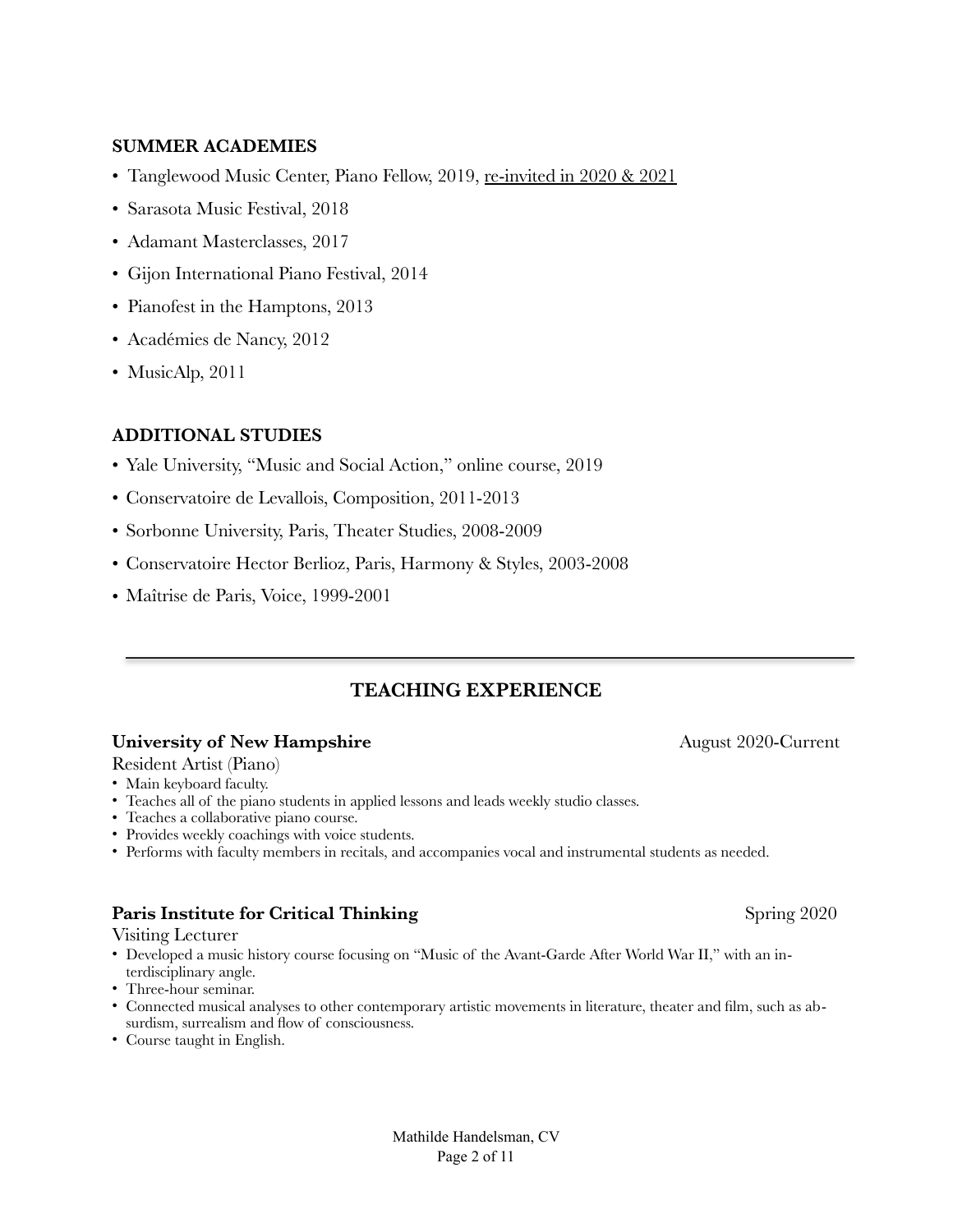| <b>Shenandoah Conservatory Arts Academy</b><br>Piano Instructor<br>• Taught children, ages 4 to 18, as well as amateur adults.                                                                                                                                                                                                                                                                                      | 2019 - 2020   |
|---------------------------------------------------------------------------------------------------------------------------------------------------------------------------------------------------------------------------------------------------------------------------------------------------------------------------------------------------------------------------------------------------------------------|---------------|
| • Developed a piano pedagogy for young children.<br>• Organized studio recitals outside of the program's official concerts.<br>• Fostered a positive learning environment.                                                                                                                                                                                                                                          |               |
| <b>Shenandoah University</b><br>Teaching Assistant (Instructor of Record)<br>• Taught Class Piano, Theory, and Aural Skills.<br>• Coached and accompanied singers in lieder and opera repertoire; played for voice auditions.<br>• Developed course syllabi for several different levels of class piano.<br>• Worked with Performance, Music Therapy, Music Education and Musical Theater majors, and Music minors. | 2017 - 2020   |
| <b>Young Pianists Program - Indiana University Bloomington</b>                                                                                                                                                                                                                                                                                                                                                      | $2016 - 2017$ |
| Piano Instructor<br>• Community outreach program with a pre-professional angle.<br>• Prepared high school students for junior national & international competitions, auditions and recitals.<br>• Organized studio recitals outside of the program's official concerts.<br>• Facilitated and generated student interaction within the studio through 4-hand projects.                                               |               |
| Jacobs School of Music - Indiana University Bloomington                                                                                                                                                                                                                                                                                                                                                             | $2015 - 2017$ |
| Associate Instructor in Secondary Piano<br>• Applied piano lessons & Class piano, for music & non-music majors.<br>• Prepared music majors for proficiency (technique, sight-reading, score-reading, transposition).<br>• Taught 6 different levels of Secondary Piano.                                                                                                                                             |               |
| University of Strasbourg                                                                                                                                                                                                                                                                                                                                                                                            | Fall 2015     |
| Keyboard Skills Instructor, Part-Time                                                                                                                                                                                                                                                                                                                                                                               |               |
| Conservatoire de Paris<br>Theory Instructor (Faculty Substitute), Part-Time                                                                                                                                                                                                                                                                                                                                         | Spring 2010   |
| Conservatoire de Boissy-St-Léger, France<br>Piano and Theory Instructor (Faculty Substitute), Full-Time                                                                                                                                                                                                                                                                                                             | Fall 2010     |
| Conservatoire de Chelles, France<br>Piano Instructor, Full-Time                                                                                                                                                                                                                                                                                                                                                     | $2008 - 2009$ |
| Ecole de Musique "La Chanterelle," France<br>Piano Instructor (Faculty Substitute)                                                                                                                                                                                                                                                                                                                                  | Spring 2009   |
| Private piano studio, Paris, France                                                                                                                                                                                                                                                                                                                                                                                 | $2008 - 2015$ |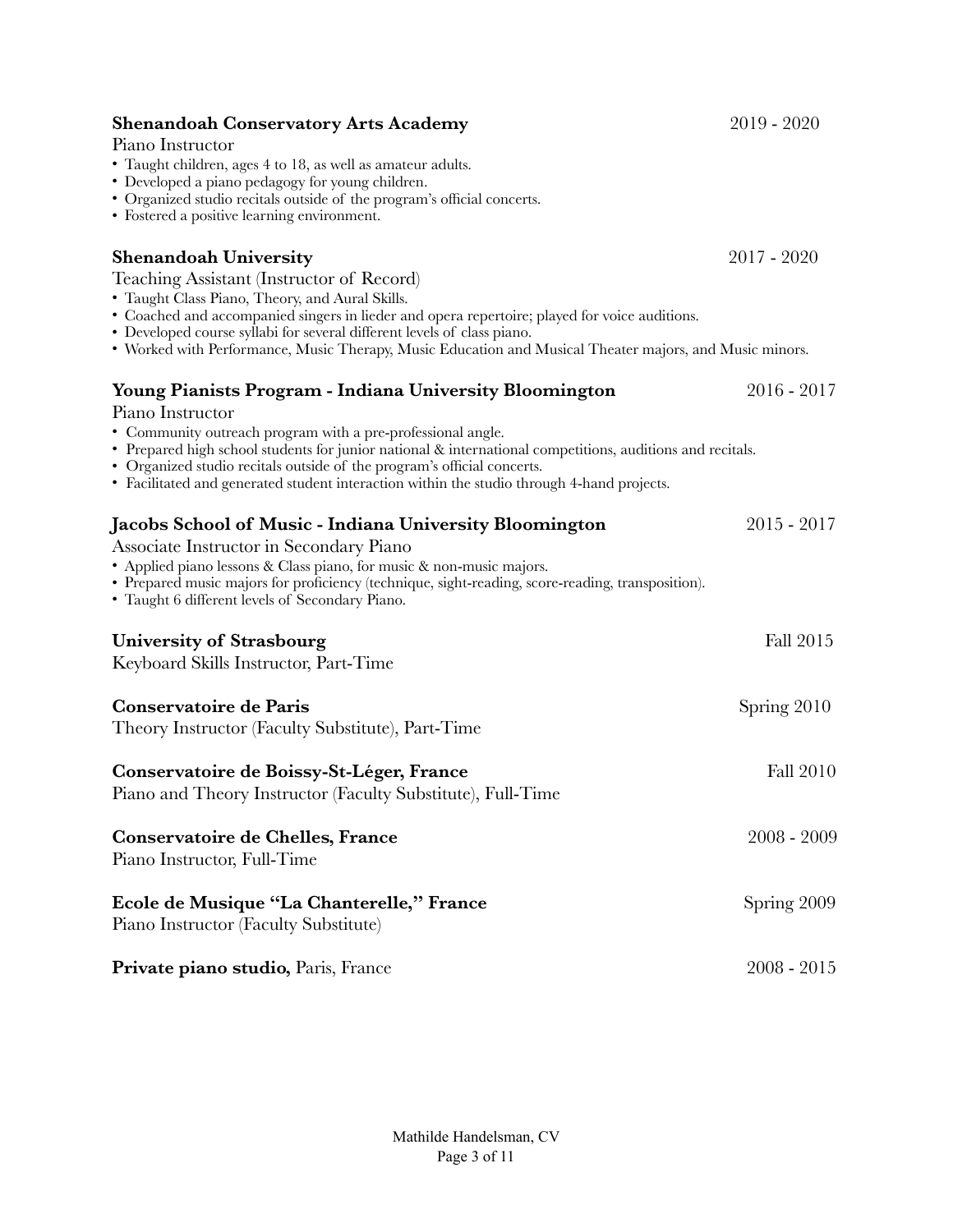#### **MASTERCLASSES TAUGHT**

• Conservatoire de Saint-Ouen, France January 2021

• Conservatoire de Château-Thierry, France January 2019

• University of Texas-Arlington, USA October 2018

#### **ADJUDICATION**

- Virginia Music Teachers Association, Fall Festival, November 2019
- Virginia Music Teachers Association, "J.S. Bach Competition," March 2019

#### **PROFESSIONAL MEMBERSHIPS**

- College Music Society
- Music Teachers National Association
- Virginia Music Teachers Association
- New Hampshire Music Teachers Association, Seacoast Chapter
- World Piano Teachers Association

# **PERFORMANCE ACTIVITY**

#### **PROFESSIONAL RECORDINGS**

*Images, Claude Debussy 1903-1907*, solo piano, Label: Sheva Release date: September 25, 2019

*Encounters, Works of Roger Boutry for oboe, bassoon and piano*, Label: University of Texas-Arlington Release date: TBA 2021

# **SELECTED PERFORMANCES - RECENT & UPCOMING**

#### **Solo Recitals**

Literary Music Series "Liszt, Baudelaire, and the French Impressionists" Livestreamed solo recital and lecture. April 20, 2021

> Mathilde Handelsman, CV Page 4 of 11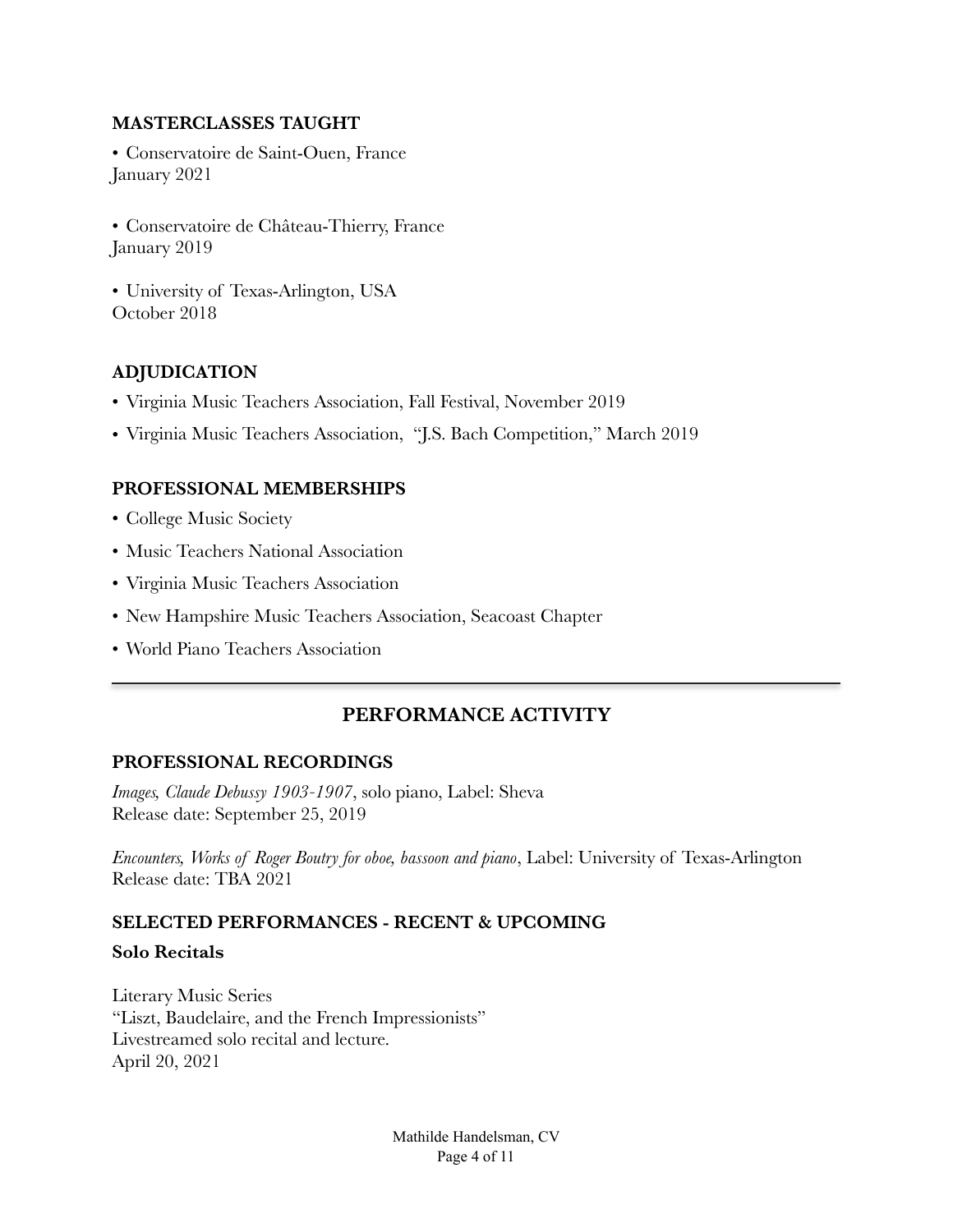Johnson Theatre, University of New Hampshire Livestreamed solo recital. Durham, NH April 17, 2021

Livestreamed Solo Recital Darrell's Music Hall, Nashua, NH February 28, 2021

Jeudis de Saint-Marcel Featuring a premiere of Roger Boutry's *Nocturne* (2017), and works by female African-American composers Margaret Bonds and Florence Price. Paris, France January 7, 2021

"Dimanches Musicaux" Les Arts George V Paris, France January 3, 2021

Emerson Salon Concerts Featuring new works for piano by Miles Walter and Jon Handelsman. Livestreamed from home. November 15, 2020

"Beethoven 250" Concert Series Nicholls State University, Thibodeaux, L.A. February 15, 2020

"Saturday Afternoons in the Galleries" Kreeger Museum, Washington, D.C. April 2019

Evermay Concert Series, Washington, D.C. December 2018

"French & American Composers" Fondation des Etats-Unis, Paris, France January 2018

University of Texas-Arlington October 2017

Palazzo Costabili, Ferrara, Italy July 2015

> Mathilde Handelsman, CV Page 5 of 11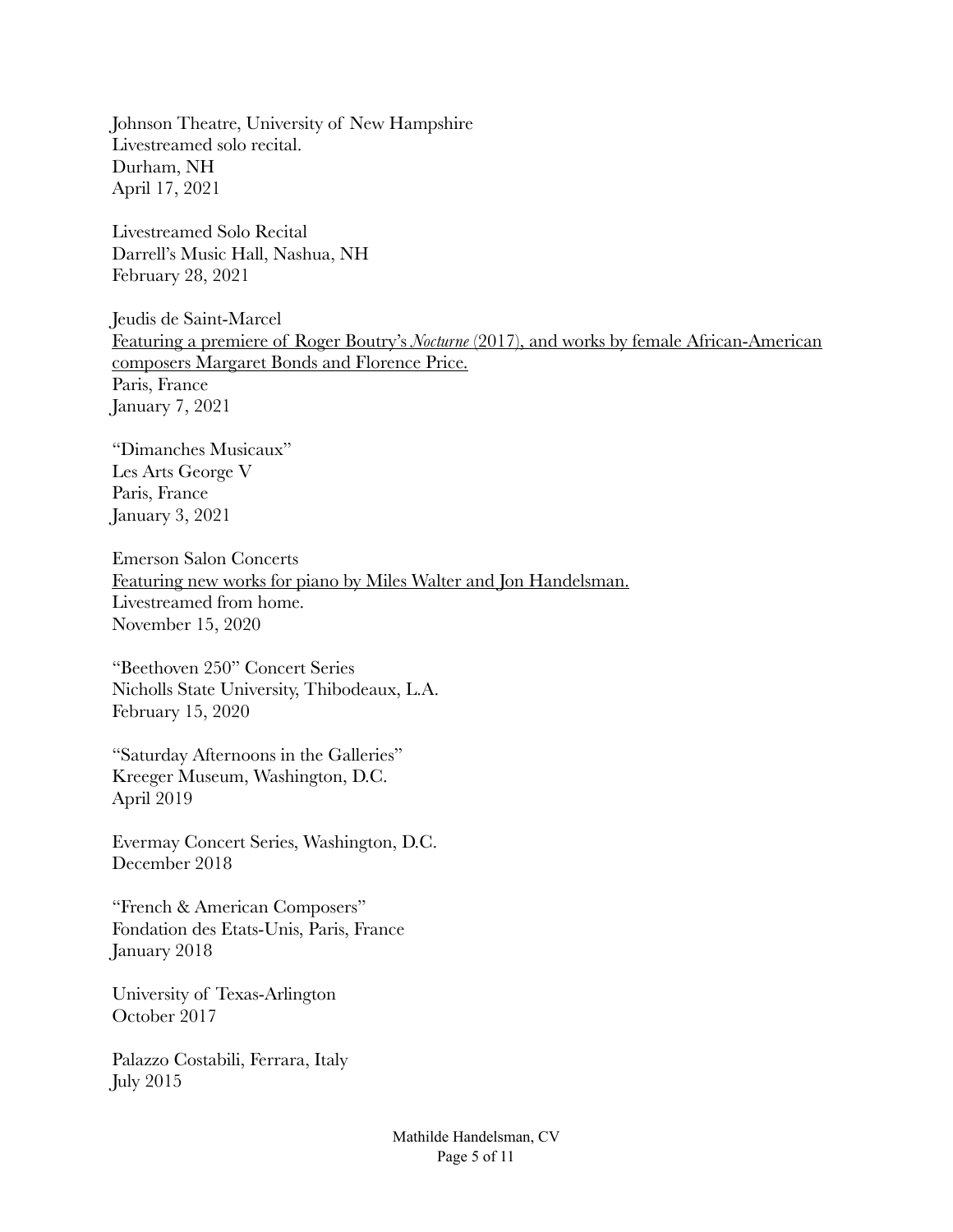Wissembourg International Music Festival, France April 2012

#### **Selected Collaborative**

Livestreamed Chamber Recital "A Valentine's Concert" for Residents of Westminster-Canterbury (Winchester, VA) February 14, 2021

"Bistro Concerts" Featuring a world premiere of "Allegro for A Beating Heart" by Nadja Moore Winchester, VA with Edward Cho, cello May 2020

EDGE Ensemble Works by Michael Torke and Amanda Harberg Bright Box, Winchester & Rust Public Library, Leesburg, VA February 2020

Tanglewood Learning Institute, MA Inauguration Gala Concert with Nicolas Namoradze, piano June 2019

Sarasota Opera House, FL June 2018

Southern Methodist University, Dallas, TX with Laura Bennett Cameron, bassoon November 2017

Frost School of Music, Miami, FL with Laura Bennett Cameron, bassoon November 2017

Lynn University, Boca Raton, FL with Laura Bennett Cameron, bassoon November 2017

University of Texas-Arlington, Arlington, TX with Laura Bennett Cameron, bassoon October 2017

> Mathilde Handelsman, CV Page 6 of 11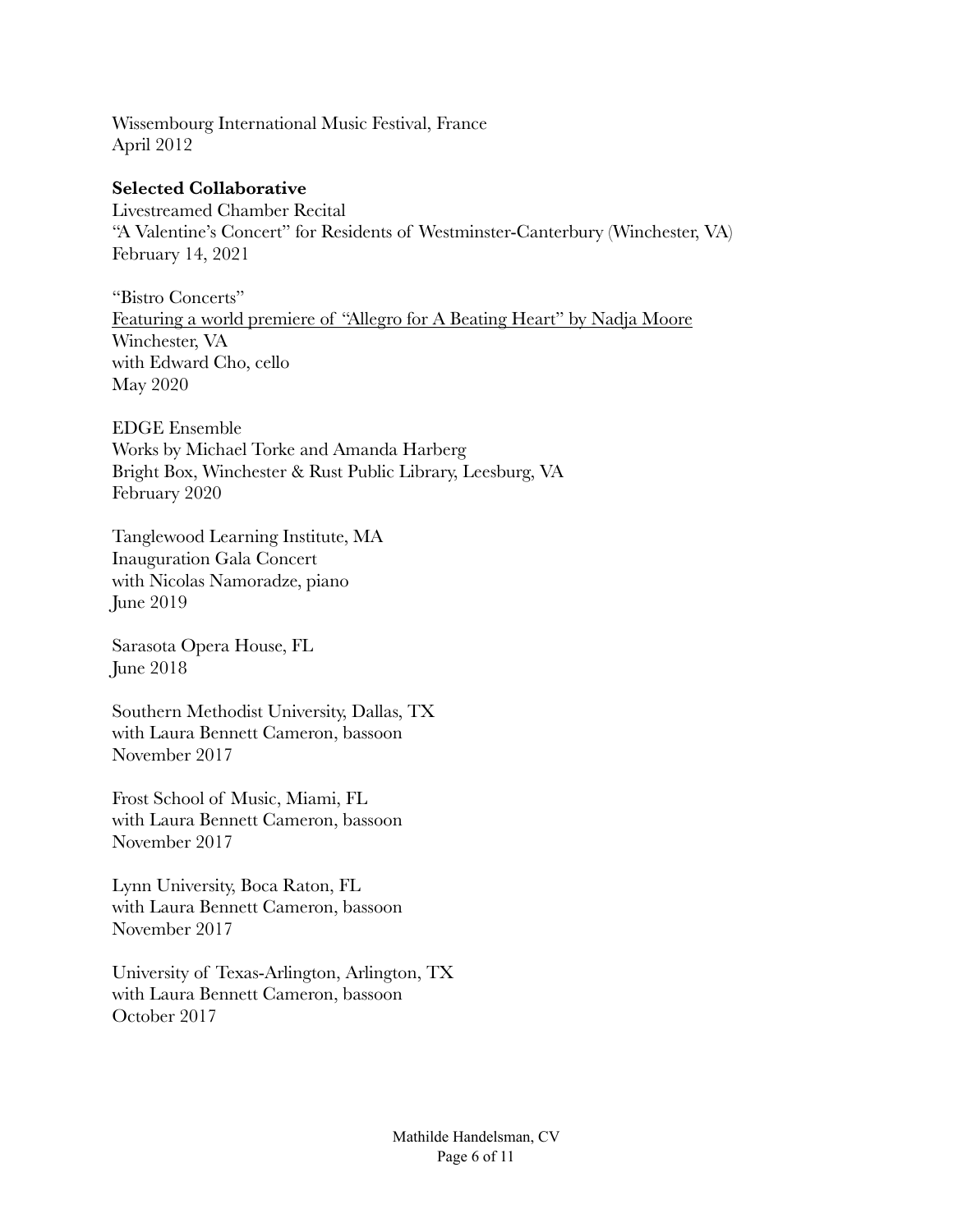#### **Concerto Performances**

*Roger Boutry, Variations on an Imaginary Theme*  Shenandoah Wind Ensemble Winchester, VA February 2020

*Roger Boutry, Variations on an Imaginary Theme*  Boulogne Conservatoire Orchestra Boulogne, France October 2015

*Roger Boutry, Variations on an Imaginary Theme*  Paris Conservatoire Orchestra Paris, France October 2015

*Beethoven, Concerto no. 1 op. 15*  Strasbourg Conservatoire Orchestra Strasbourg, France May 2012

#### **Lecture-Recitals & Conferences**

- "Liszt, Baudelaire, and the French Impressionists" Literary Music Series (Livestreamed), 2021
- "A Exploration of Debussy's Piano Music 1903-1907" Virginia Music Teachers Association, 2020
- "A Exploration of Debussy's Piano Music 1903-1907" Pittsburgh Piano Teachers Association, 2019
- "Roger Boutry's Works for Woodwinds and Piano" International Double-Reed Society (Granada, Spain), 2018
- "Roger Boutry's Works for Woodwinds and Piano" International Double-Reed Society (Columbus, GA), 2016

#### **Orchestral Piano**

• Poul Ruders, Symphony no. 5 (US premiere) Tanglewood Music Center Orchestra Conductor: Thomas Adès

• Respighi, Trittico Botticelliano Tanglewood Music Center Orchestra Conductor: Stefan Asbury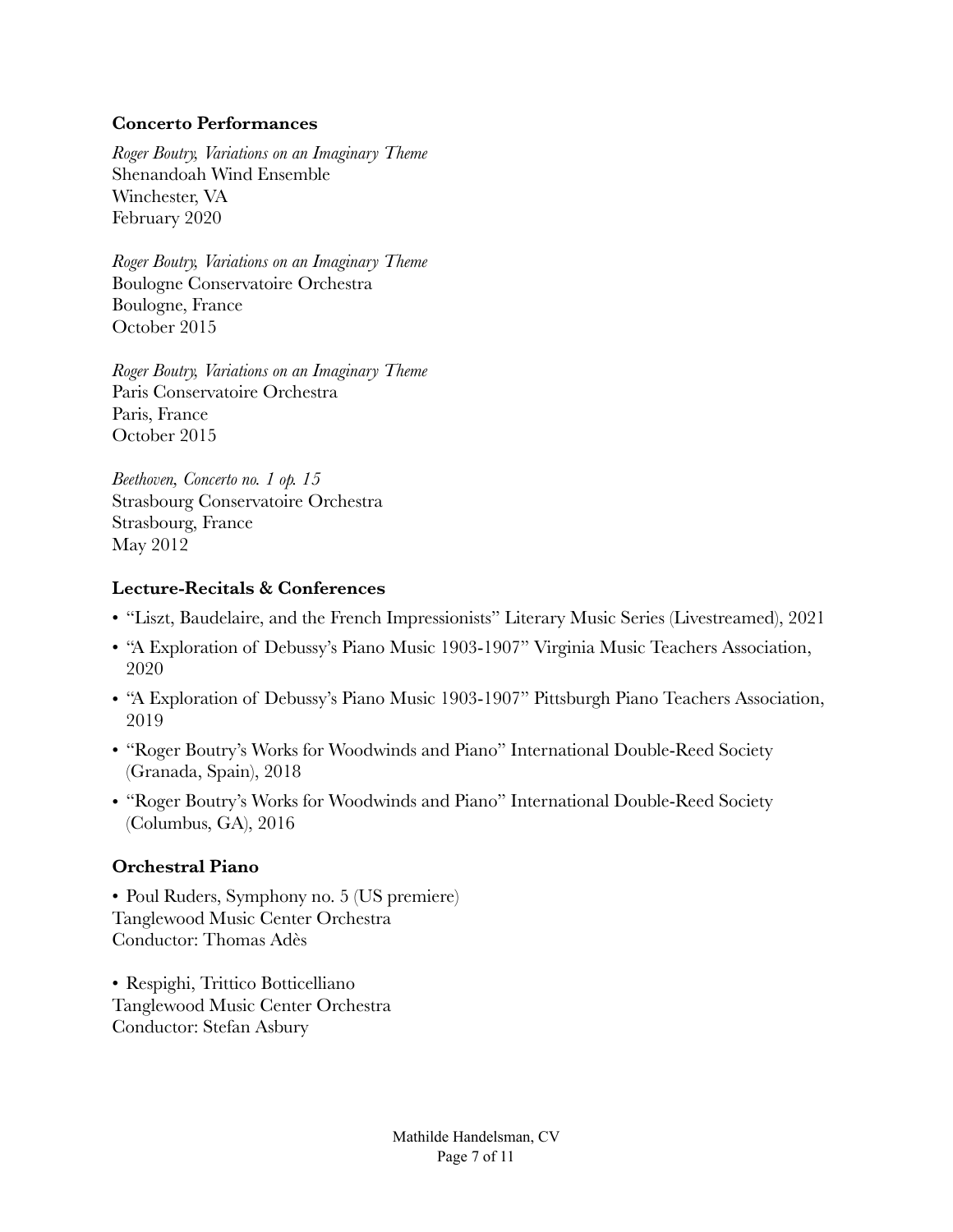#### **Outreach Concerts & Fundraisers**

"Music in the Wineries" Slater Run Winery Upperville, VA Spring 2021

 "Live at Lunch" Winchester Medical Center Winchester, VA January 17, 2020

"Fireside Recitals" Concert series at Westminster-Canterbury Winchester, VA October 10, 2018

Solo Recital at Meadowood Concert series at retirement community Bloomington, IN November 2016

"Pianists for Ukrainian Soldiers" United Help Ukraine Lyceum, Alexandria, VA March 19, 2016

#### **HONORS AND AWARDS**

| • Philharmonic Society of Arlington Young Artists Competition - Honorable Mention | 2021      |
|-----------------------------------------------------------------------------------|-----------|
| • Shenandoah Conservatory Development Grant                                       | 2017-2019 |
| • Strasbourg Conservatoire Concerto Competition -1st prize                        | 2012      |
| • International Young Artists Competition of Alès, France - 1st prize             | 2009      |
| • International "Claude Kahn" Competition, Paris, France - Silver Medal           | 2007      |
| • International UFAM Competition, Paris, France - 2nd prize                       | 2006      |
| • International Ile-de-France "Anne Queffelec" Competition, France - 2nd prize    | 2005      |
| • National Chatou Competition, France - 3rd prize                                 | 2004      |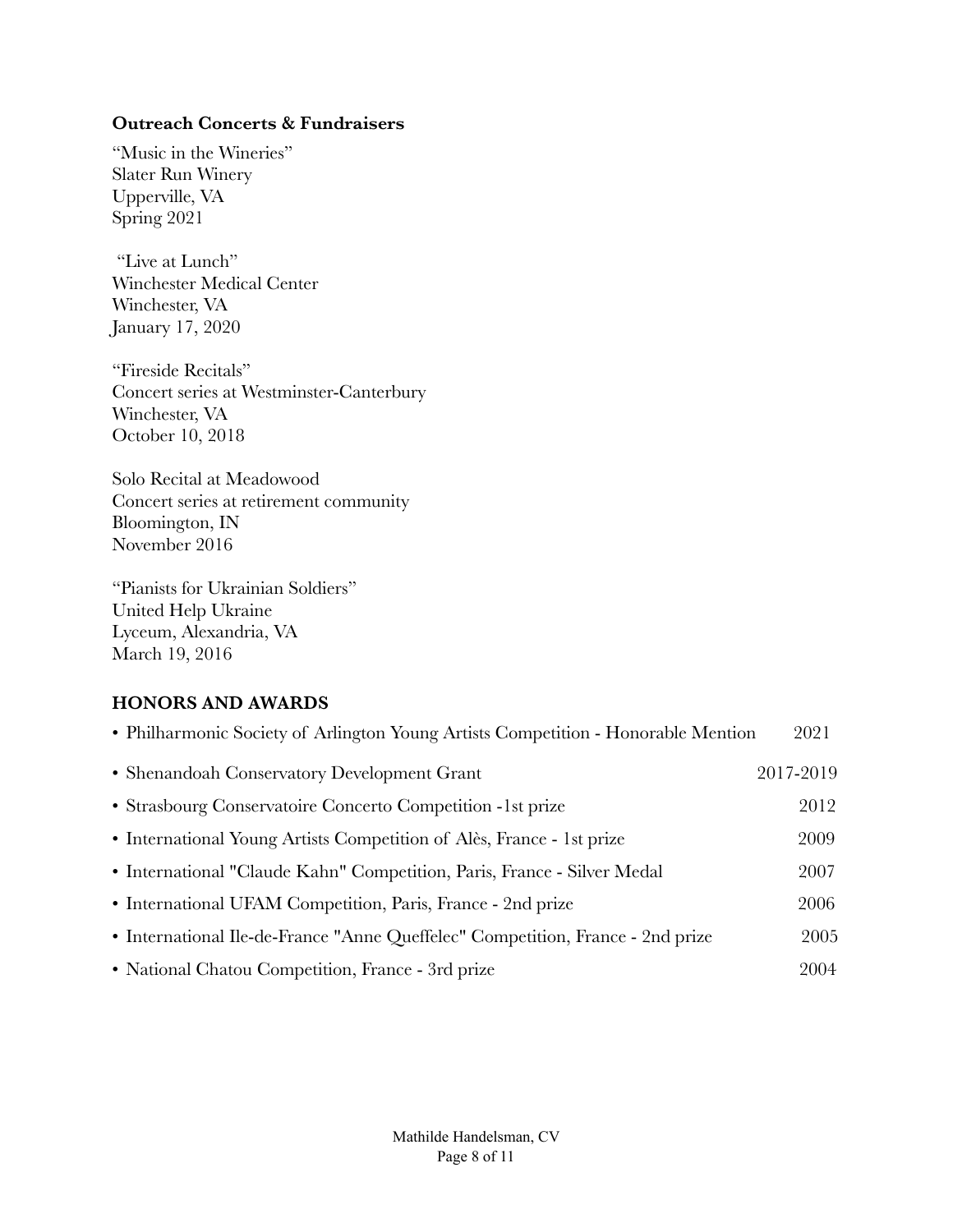#### **PUBLICATIONS**

- "Roger Boutry: Rediscovering His Piano Works and Pianistic Career"; D.M.A. dissertation, Shenandoah University, 2020.
- L'Absurde Génie des Fleurs, Paris: Edilivre, 2017 (poetry).
- Pré-sage, Paris: Edilivre, 2016 (poetry).
- "Rhythm and Rubato in Debussy's Piano Works From 1903 to 1907: *Images, Estampes, Masques, From a Book of Sketches and L'Isle Joyeuse*"; Masters dissertation; University of Strasbourg, 2015.

# **ADDITIONAL SKILLS**

#### **Professional Experience**

- La Clé des Portes, music festival Internship in communication and marketing, 2015
- University of Strasbourg, 2010 Conference on linguistics, live English-French translation.
- Museum of the Art and History of Judaism, Paris, 2009 Live English-French translation.

#### **Other Interests & Activities**

Poetry, Philosophy, 20th Century Art and Literature, Theater, Art film, Jazz singing

#### **Languages Spoken**

- French: native
- English: bilingual
- German: intermediate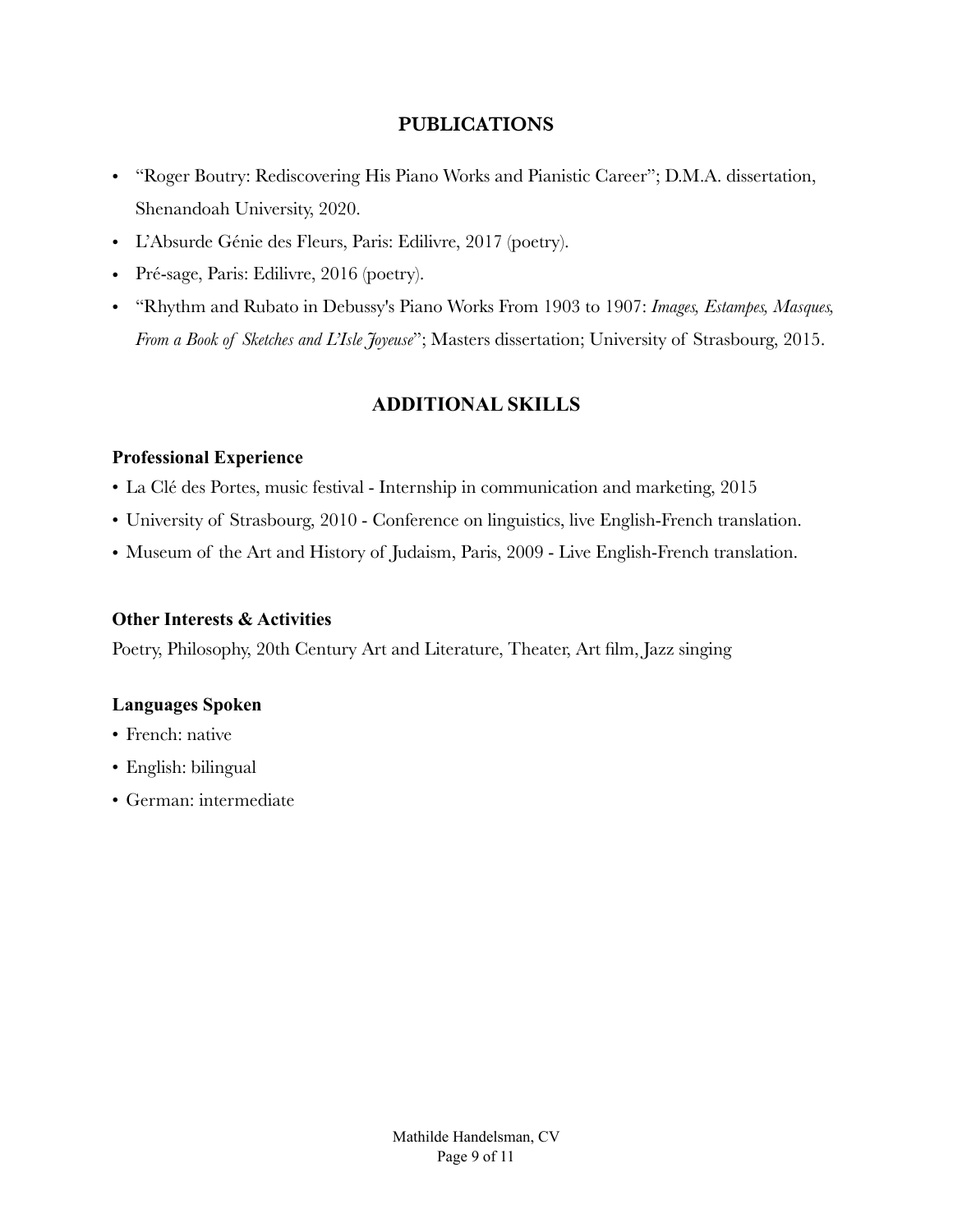# **RECORDINGS**

#### **SOLO**

• Debussy - "Images" album, all of 1903 to 1907 <https://soundcloud.com/athildeandelsman/sets/images-claude-debussy-1903-1907-cd-sheva-2019/s-IV84b>

• Schubert - Sonata in A minor D. 537, Mvt. 3 Allegro Vivace <https://drive.google.com/drive/u/0/my-drive>

• Beethoven - Sonata No. 27 in E minor, Op. 90 <https://drive.google.com/file/d/1vjbX57KOqTHdiEsigcsQ0PJAQdnYSvnI/view?usp=sharing>

• Knussen - Ophelia's Last Dance, Op. 32 <https://soundcloud.com/athildeandelsman/ophelias-last-dance-op-32>

• Ligeti - Etude No. 10, "Der Zauberlehrling" <https://drive.google.com/file/d/1SPa654DWDAKNgGFn688MjKjGcI1SiQa0/view?usp=sharing>

# **CONCERTO**

• Boutry - Variations for solo piano and wind ensemble <https://www.youtube.com/watch?v=NLWlKLELDDs&feature=youtu.be>

# **COLLABORATIVE**

• Bartok - Sonata for two pianos and percussion, mvt. 3 <https://www.youtube.com/watch?v=UJ1CTSOYnmM>

• Clara Schumann - Piano Trio in G minor, op. 17 <https://soundcloud.com/athildeandelsman/sets/clara-schumann-piano-trio-in-g-minor-op-17/s-Nwq9K>

> Mathilde Handelsman, CV Page 10 of 11